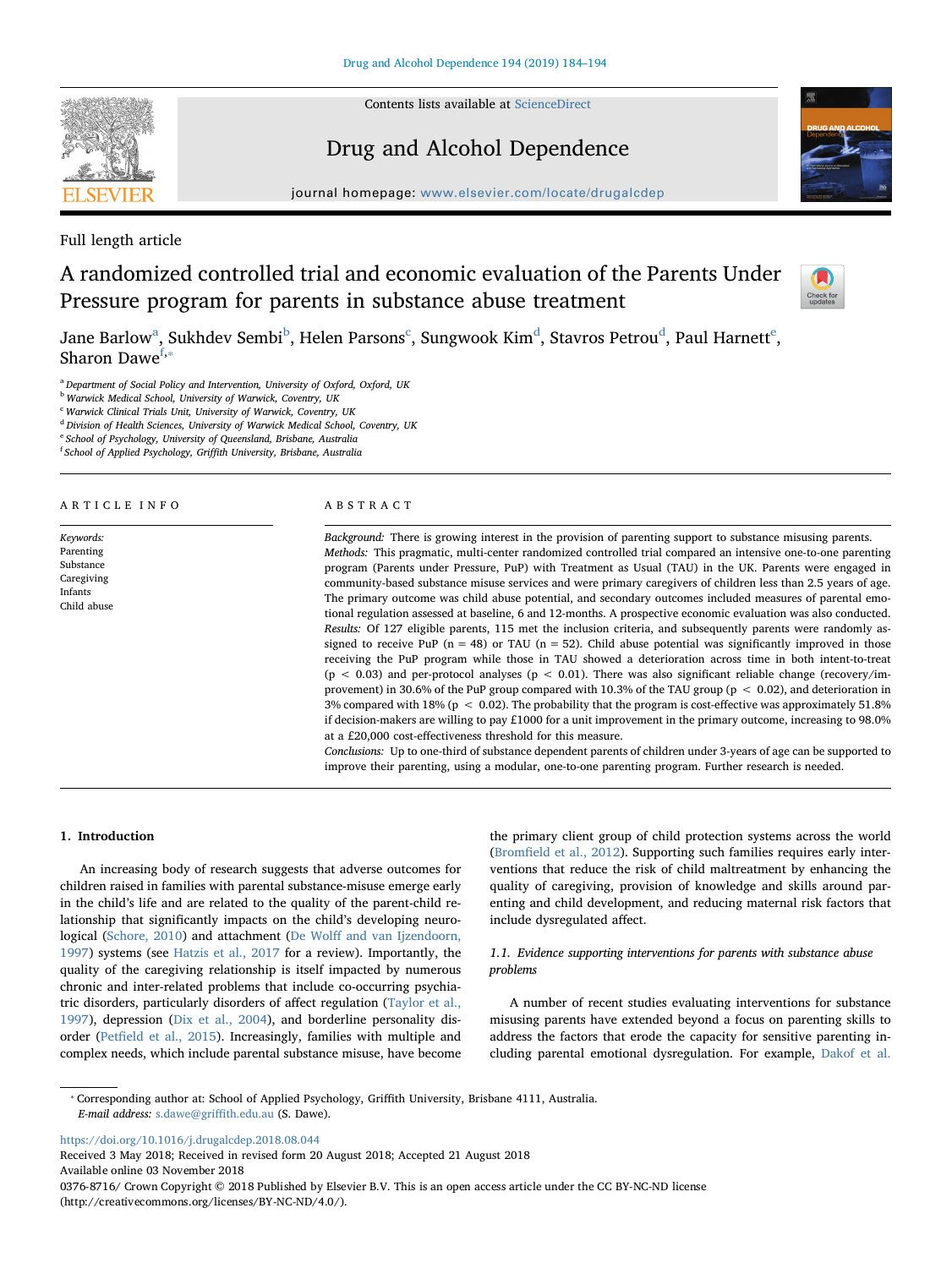[\(2010\)](#page-10-7) compared the Engaging Moms Program (EMP) with Intensive Case Management Services (ICMS) in a pilot study carried out in the context of the Family Drug Court. The authors reported large effect sizes on a range of outcome measures and suggested the intervention was promising despite the lack of statistical significance. Suchman and colleagues [\(Suchman et al., 2010,](#page-10-8) [2017](#page-10-9)) developed an attachmentbased intervention (Mothering from the Inside Out, MIO) aimed at enhancing a mother's capacity to make sense of her own and her child's mental state. Two randomized controlled trials found improvements in maternal reflective functioning at three months [\(Suchman et al., 2010](#page-10-8), [2017\)](#page-10-9), with mothers who received MIO also showing significantly greater sensitivity and reciprocity on observational measures of motherchild interactions at 12-months. Two studies have evaluated interventions with parents in residential treatments that address trauma-related attachment patterns of parents with the goal of improving the parentchild relationship. In a small group of mothers  $(N = 21)$  [Berlin et al.](#page-9-0) [\(2014\)](#page-9-0) found their intervention increased sensitive parenting behavior. ([Paris et al., 2015\)](#page-10-10) found that mothers reported a decrease in psychological distress, with the greatest decrease reported by mothers initially displaying the highest level of psychological distress.

## 1.2. The Parents under Pressure (PuP) Program

The PuP program was specifically developed for complex families facing multiple adversities, including parental substance misuse and psychopathology, socioeconomic challenges and either potential or current involvement in the child protection system. While there are many challenges for such families, one key characteristic of people with substance abuse is dysregulated affect that underpins impulsive behavior ([Dawe and Loxton, 2004\)](#page-10-11). For parents, this results in an inability to manage emotions both within the context of parenting and in other areas of everyday living. Parents with poor emotional regulation show less attunement to their child, can be harsh and have little affective sensitivity, factors associated with compromised infant and child development (e.g., [Martinez-Torteya et al., 2014](#page-10-12)), and child abuse potential ([Smith et al., 2014](#page-10-13)). Helping parents enhance their capacity for emotional regulation is addressed in the PuP program through the use of mindfulness strategies to support mindful parenting. A randomized controlled trial in Australia of parents on methadone maintenance compared the PuP program with a brief behavioral parenting intervention and standard care ([Dawe and Harnett, 2007\)](#page-10-14) in children aged four years. Significant gains were found in self-reported child abuse potential, depression anxiety and stress, parenting stress and child behavior. A recent quasi-experimental study of a pre-birth risk assessment process compared a pre-birth risk assessment plus PuP to usual care in expectant mothers [\(Harnett et al., 2018\)](#page-10-15). The pre-birth risk assessment process resulted in a greater number of removals at birth. Of those mothers who retained the care of their infants, 42% receiving the PuP program had improved child protection outcomes at 12-months compared to 14% of infants in routine care. The PuP program has also been evaluated in a series of single case studies of parents on methadone maintenance ([Dawe et al., 2003\)](#page-10-16), women leaving prison ([Frye and](#page-10-17) [Dawe, 2008](#page-10-17)) and families engaged in the child protection system ([Harnett and Dawe, 2008\)](#page-10-18).

## 1.3. Aims of the current study

The primary aim of the current study was to evaluate the PuP program with parents currently engaged in community-based substance abuse treatment. This study builds on the efficacy trial ([Dawe and](#page-10-14) [Harnett, 2007](#page-10-14)) to determine effectiveness and cost-effectiveness of the PuP program when delivered by front-line practitioners in community settings with a heterogeneous sample of parents engaged in substance abuse treatment services. Thus, this pragmatic, randomized controlled trial balanced the elements of an efficacy trial such as randomization and clearly defined treatment duration with elements of an effectiveness trial that included referral from a range of treatment agencies with the PuP program deliverd by existing practitioners ([Marchand et al., 2011](#page-10-19)). This balance of internal and external validity is proposed to provide an optimal test of the intervention under realworld conditions.

## 2. Methods

## 2.1. Study design and randomization

This was a pragmatic, randomized controlled trial comparing the PuP program to Treatment as Usual (TAU) for parents who were currently engaged in substance misuse treatment services. A 1:1 computergenerated randomization sequence stratified by treatment site was implemented with minimization, using R ([R Core Team, 2017](#page-10-20)). Participating parents were randomly assigned to either the PuP program or TAU by an independent researcher. Assessments were conducted at baseline, 6 and 12-months as the time to completion of the PuP program was approximately 6-months. Parents received a £20 gift voucher at each assessment point. The study was granted ethical approval from the Biomedical Research Ethics Committee at the University of Warwick (BREC reference number 189-03-2012).

## 2.2. Participants and procedure

Participants were parents who were receiving treatment for a drug or alcohol problem (opioid replacement treatment, relapse prevention, counseling) and were a primary carer of a child under the age of 2.5 years. If both parents had an alcohol or drug problem, the primary caregiver was assessed. Exclusion criteria were: (i) the infant was not currently residing with primary carer and there were no plans for reunification, (ii) pregnant women (unless the baby was due within 4 weeks of the recruitment period) (iii) women who reported that being in a relationship in which there was active and ongoing domestic abuse, or (iv) were actively psychotic or expressing active suicidal ideation.

## 2.3. Study recruitment

Study recruitment took place between October 2014 and December 2016 at seven participating centers. Following consent from parents, the research team then contacted the parent, who completed the recruitment process including obtaining written consent, and baseline data. Data were collected by a researcher who was blind to study arm and randomization occurred post baseline interview ([Fig. 1](#page-2-0), Study flowchart).

#### 2.4. Interventions: parents under Pressure

The PuP program was developed to address multiple domains of family functioning with the goal of reducing child abuse potential by enhancing parental emotional regulation [\(Dawe and Harnett, 2007](#page-10-14); [Harnett et al., 2018\)](#page-10-15). The PuP program is underpinned by the Integrated Theoretical Framework (ITF) which is a dynamic model of assessment and treatment planning drawing from attachment theory, behavioral parenting skills, and adult psychopathology (see [Barlow](#page-9-1) [et al., 2016\)](#page-9-1). The ITF provides a structure to assess the quality of caregiving relationship, parenting practices, values and expectations and the parent's capacity for emotional regulation with consideration given to the impact of the wider ecological context of the family. Specific targets for change are identified during the assessment, which then becomes the focus of treatment. There are twelve modules, and each comprises a theme that can continue throughout treatment. While each treatment plan is individualized, all cases include a focus on the quality of caregiving and parental emotional regulation. For example, Module 6, Connecting with Your Baby or Child provides structure and a series of activities whereby a parent is able to reflect on their own relational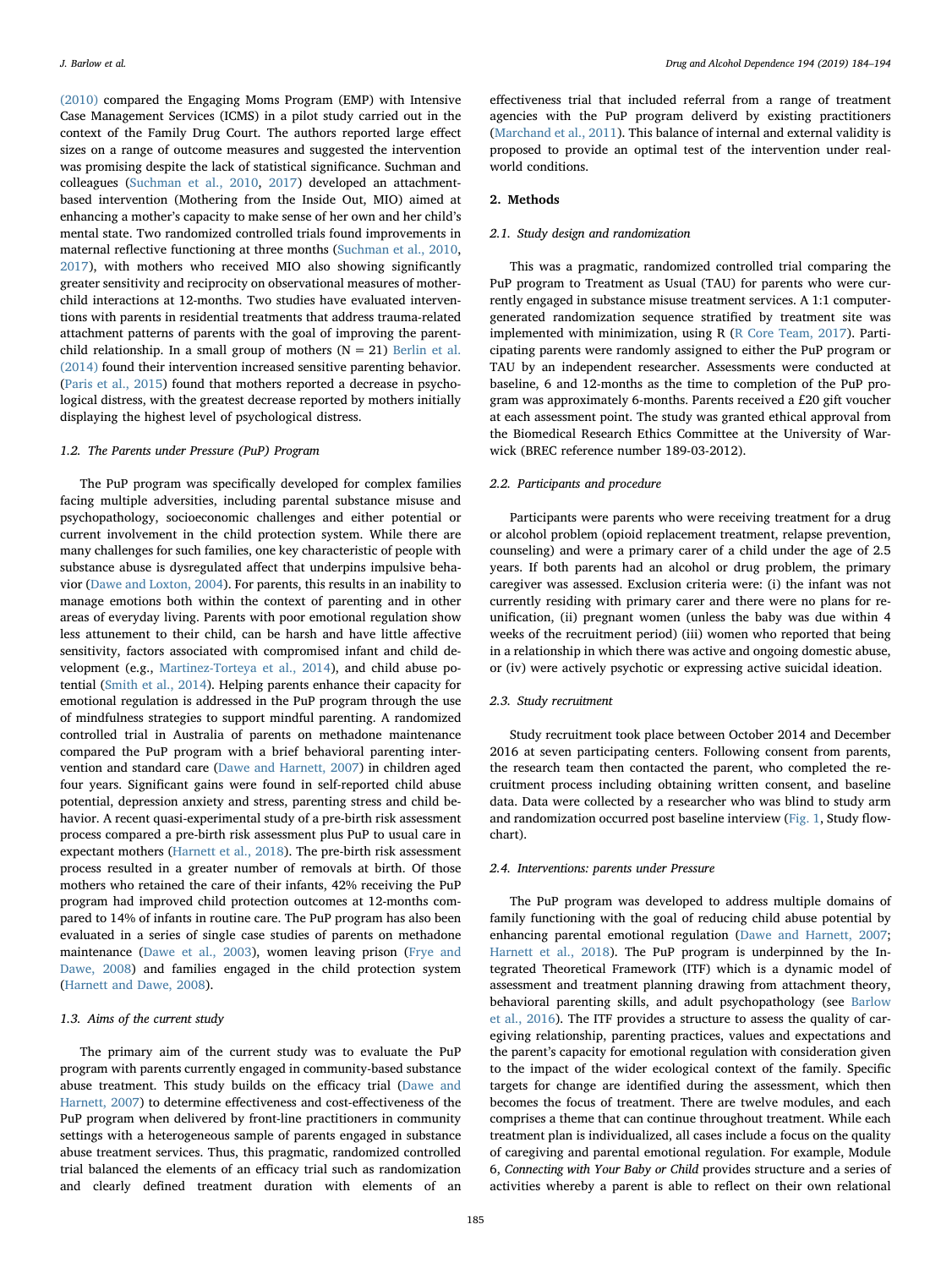<span id="page-2-0"></span>

Fig. 1. Consolidated Standards of Reporting Trials (CONSORT) study diagram.

experience with their infant or child. There is an emphasis on learning their baby's language and 'mindful play' in which a parent is taught to use mindfulness constructs to observe, describe and participate during play and at special times. Module 4, How to Manage Your Emotions Under Pressure: Increasing Mindful Awareness provides opportunities for parents to reflect on their ability to manage mood and impulsive behaviors through the incorporation of mindfulness-based strategies. The use of the remaining modules depends on the identified needs and case formulation. For example, the Relationship module includes a focus on improving communication in intimate relationships. It also includes sections on defining the qualities of a good and loving intimate relationship for couples with a troubled relationship history while the module on Managing Substance Use Problems focuses on both remaining abstinent and managing lapses. The PuP program was delivered in family homes with additional visits to support case management as appropriate.

Fourteen practitioners in family centers delivered the PuP program. Of these, eight held formal qualifications in social work; the remaining had previous experience in family support work. All practitioners were Accredited PuP therapists having received a minimum of 40 h of training and supervision in the PuP model and had completed accreditation requirements. Ongoing monthly clinical supervision was provided during the study period and six-monthly development days took place where workshops were provided in related topics led by either the PuP training team or outside experts (e.g., a workshop on mindfulness).

## 2.5. Interventions: treatment as usual

TAU provided the opportunity to compare the PuP program with established services across a range of sites. As in other studies of this population, (e.g., [Donohue et al., 2014](#page-10-21)) no attempt was made to standardize TAU in keeping with the principles of pragmatic trials and thereby allowing for the comparison of outcomes to real-world service configurations. The referral agencies had a range of services available that included family support, family counseling, and parenting programs provided in a group format.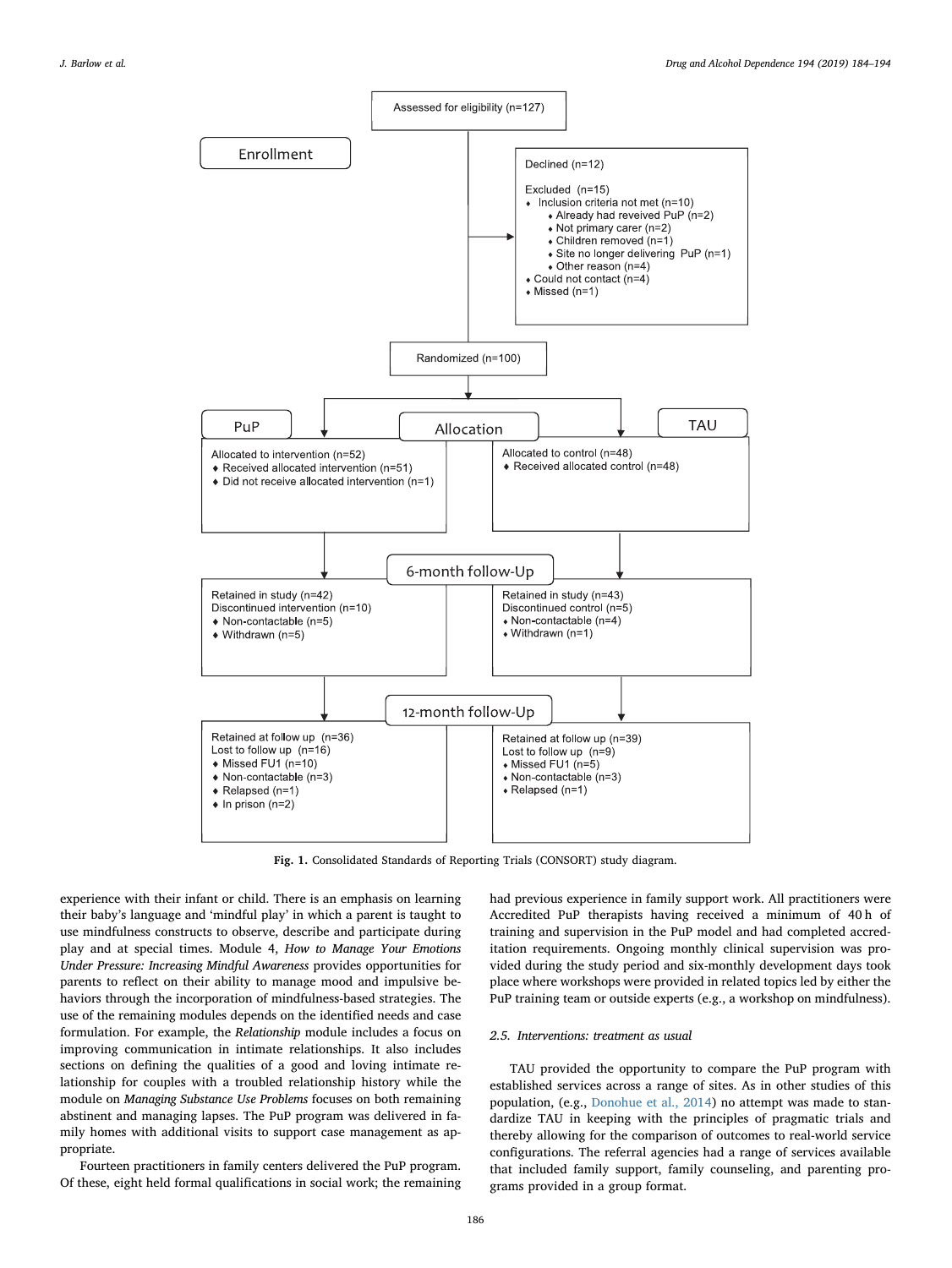#### <span id="page-3-0"></span>Table 1

Baseline characteristics of parents.

| Parent Variable                       |                                               | PuP<br>$n = 52$ | <b>TAU</b><br>$n = 48$ | t-test or $\chi^2$ | Total<br>$(n = 100)$ |
|---------------------------------------|-----------------------------------------------|-----------------|------------------------|--------------------|----------------------|
| Age in years (mean, sd)               |                                               | 30.6(5.6)       | 31.0(5.2)              | $t = .76$          | 30.8(5.4)            |
| Sex $(\% )$                           | Male                                          | 3(5.8)          | 1(2.1)                 | $\chi^2 = 0.8$     | $\overline{4}$       |
| Marital status (%)                    | Married/Cohabiting                            | 21 (40.4)       | 17 (35.4)              | $\chi^2 = 1.1$     | 38                   |
|                                       | Other                                         | 4(7.7)          | 6(12.5)                |                    | 10                   |
|                                       | Separated                                     | 1(1.9)          | 1(2.1)                 |                    | $\mathbf{2}$         |
|                                       | Single                                        | 26(50.0)        | 24 (50.0)              |                    | 50                   |
| Self-reported Ethnicity (%)           | White British                                 | 42 (80.8)       | 44 (91.7)              | $\chi^2$ = 2.7     | 86                   |
|                                       | Other ethnicity <sup>®</sup>                  | 7(13.5)         | 2(4.2)                 |                    | 9                    |
|                                       | Missing/refused                               | 3(5.8)          | 2(4.2)                 |                    | 5                    |
| Education level (%)                   | <b>GCSE</b> or below                          | 23 (44.2)       | 25(52.1)               | $\chi^2$ = 2.5     | 48                   |
|                                       | A-levels                                      | 6(11.5)         | 3(6.2)                 |                    | 9                    |
|                                       | <b>Higher Education</b>                       | 5(9.6)          | 2(4.2)                 |                    | 7                    |
|                                       | Other                                         | 15 (28.9)       | 17 (35.4)              |                    | 32                   |
|                                       | Missing                                       | 3(5.7)          | 1(2.1)                 |                    | 4                    |
| Main income (%)                       | Paid employment                               | 2(3.8)          | 2(4.2)                 | $\chi^2 = 1.8$     | $\overline{4}$       |
|                                       | Income Support/ Disability allowance          | 9(17.3)         | 4(8.3)                 |                    | 13                   |
|                                       | Unemployment benefit/ Single parent allowance | 41 (78.8)       | 42 (87.5)              |                    | 83                   |
| Domestic violence <sup>†</sup> (%)    | Positive risk $($ > 10 points)                | 6(11.5)         | 8(17.7)                | $\chi^2 = 0.3$     | 14                   |
|                                       | Negative risk ( $\leq 10$ points)             | 37 (71.2)       | 36 (75.0)              |                    | 73                   |
|                                       | Missing <sup>**</sup>                         | 9(3.8)          | 4(8.3)                 |                    | 13                   |
| Criminal record (%)                   | Yes, ever                                     | 26(50.0)        | 25(52.1)               | $\chi^2 = 0.1$     | 51                   |
|                                       | Yes, within last 12 months                    | 10 (19.2)       | 7(14.6)                | $\chi^2 = 1.5$     | 17                   |
|                                       | Alcohol                                       | 12 (23.1)       | 16 (33.3)              | $\chi^2 = 5.2$     | 28 (28.0)            |
|                                       | Non-prescribed opioid                         | 3(5.8)          | 0(0)                   |                    | 3(3.0)               |
|                                       | Prescribed opioid                             | 30 (57.7)       | 24 (50.0)              |                    | 54 (54.0)            |
|                                       | Cocaine                                       | 1(1.9)          | 3(6.3)                 |                    | 4(4.0)               |
|                                       | Cannabis                                      | 6(11.5)         | 5(10.4)                |                    | 11(11.0)             |
| Opioid Replacement dose               | Methadone                                     | 47.5 (18.8)     | 48.6 (24.4)            | $t = -153$         | 48.05 (21.2)         |
|                                       | $(n = 38)$                                    |                 |                        |                    |                      |
| SDS score                             | SDS current                                   | 6.91(3.4)       | 7.16(4.2)              | $t = -0.3$         | 7.03(3.8)            |
|                                       | % scoring $> 4$                               | 78.3            | 70.5                   |                    | 74.6                 |
| Substance use in last 30 days (TLFB)  |                                               |                 |                        |                    |                      |
| Days of alcohol use (%)               | 0 use                                         | 63.5            | 79.2                   | $\chi^2$ = 4.2     | 71.0                 |
|                                       | $1 - 5$ days                                  | 30.8            | 18.8                   |                    | 25.0                 |
|                                       | $6 - 15$ days                                 | 1.9             | 2.1                    |                    | 2.0                  |
|                                       | $16 - 30$ days                                | 3.8             | 0.0                    |                    | 2.0                  |
| Days of non-prescribed opioid use (%) | 0 use                                         | 82.7            | 89.6                   | $\chi^2 = 3.9$     | 86.0                 |
|                                       | $1 - 5$ days                                  | 9.6             | 10.4                   |                    | 10.0                 |
|                                       | $6 - 15$ days                                 | 5.8             | 0.0                    |                    | 3.0                  |
|                                       | $16 - 30$ days                                | 1.9             | 0.0                    |                    | 1.0                  |
| Days of cannabis use (%)              | 0 use                                         | 86.5            | 87.5                   | $\chi^2$ = 1.4     | 87.0                 |
|                                       | $1 - 5$ days                                  | 1.9             | 2.1                    |                    | 2.0                  |
|                                       | $6 - 15$ days                                 | 0.0             | 2.1                    |                    | 1.0                  |
|                                       | $16 - 30$ days                                | 11.5            | 8.3                    |                    | 10.0                 |
| Days cocaine use (%)                  | 0 use                                         | 92.3            | 89.6                   | $\chi^2 = 0.3$     | 91.0                 |
|                                       | $1 - 5$ days                                  | 5.8             | 8.3                    |                    | 7.0                  |
|                                       | $6 - 15$ days                                 | 1.9             | 2.1                    |                    | 2.0                  |
|                                       | $16 - 30$ days                                | 0.0             | 0.0                    |                    | 0.0                  |

\* Other ethnicity includes responses not clearly White British, e.g., "Jamaican White", "Scottish".

† Scored using HITS - Fam Med 1998;30(7):508-12.

\*\*At least one item not answered.

#### 2.6. Treatment dose and adherence

Program dose and retention were monitored through the collection of information about session number and duration (weeks) of engagement in the PuP program. Supervision was provided and the number of supervision hours each practitioner received was recorded. Adherence to the PuP model was assisted by the provision of a Therapist Manual and Parent Workbook and further assessed by indepenent case file audits conducted by a senior practitioner not invovled in treatment delivery to ensure that practitioners were using key elements of the PuP program.

## 2.7. Measures

Baseline demographics included the history of substance use, current treatment and recent use in the last 30-days (Timeline Follow-Back Interview; [Fals-Stewart et al., 2000\)](#page-10-22). Concordance between TLFB and

head hair (sample length 3 cm) was obtained from a random sample of 10 (10%) participants, and percentage concordance between hair sample and TLFB (baseline) for amphetamine, cannabis, cocaine, methadone, and other opioid was calculated [\(Sharma et al., 2016](#page-10-23)). Parents completed the Severity of Dependence Scale [\(Gossop et al., 1995\)](#page-10-24) for the primary substance of use and the HITS ([Sherin et al., 1998\)](#page-10-25), to obtain parent report of involvement in domestic violence.

The primary outcome measure was the Risk Abuse Scale from the Brief Child Abuse Potential Inventory (BCAP; [Ondersma et al., 2005\)](#page-10-26) with a threshold of greater than or equal to 12 to indicate risk of child abuse. The BCAP has been validated across a range of populations, including mothers on opioid substitution therapy ([Dawe et al., 2016](#page-10-27)). Secondary outcomes assessed parental emotional regulation, psychopathology and parenting stress using the following measures: Difficulties in Emotional Regulation Scale (DERS; [Gratz and Roemer, 2004](#page-10-28); [Neumann et al., 2010\)](#page-10-29), Personality Assessment Inventory-Borderline Scale (PAI-BOR; [Gardner and Qualter, 2009;](#page-10-30) [Morey, 1991;](#page-10-31) [Trull et al.,](#page-10-32)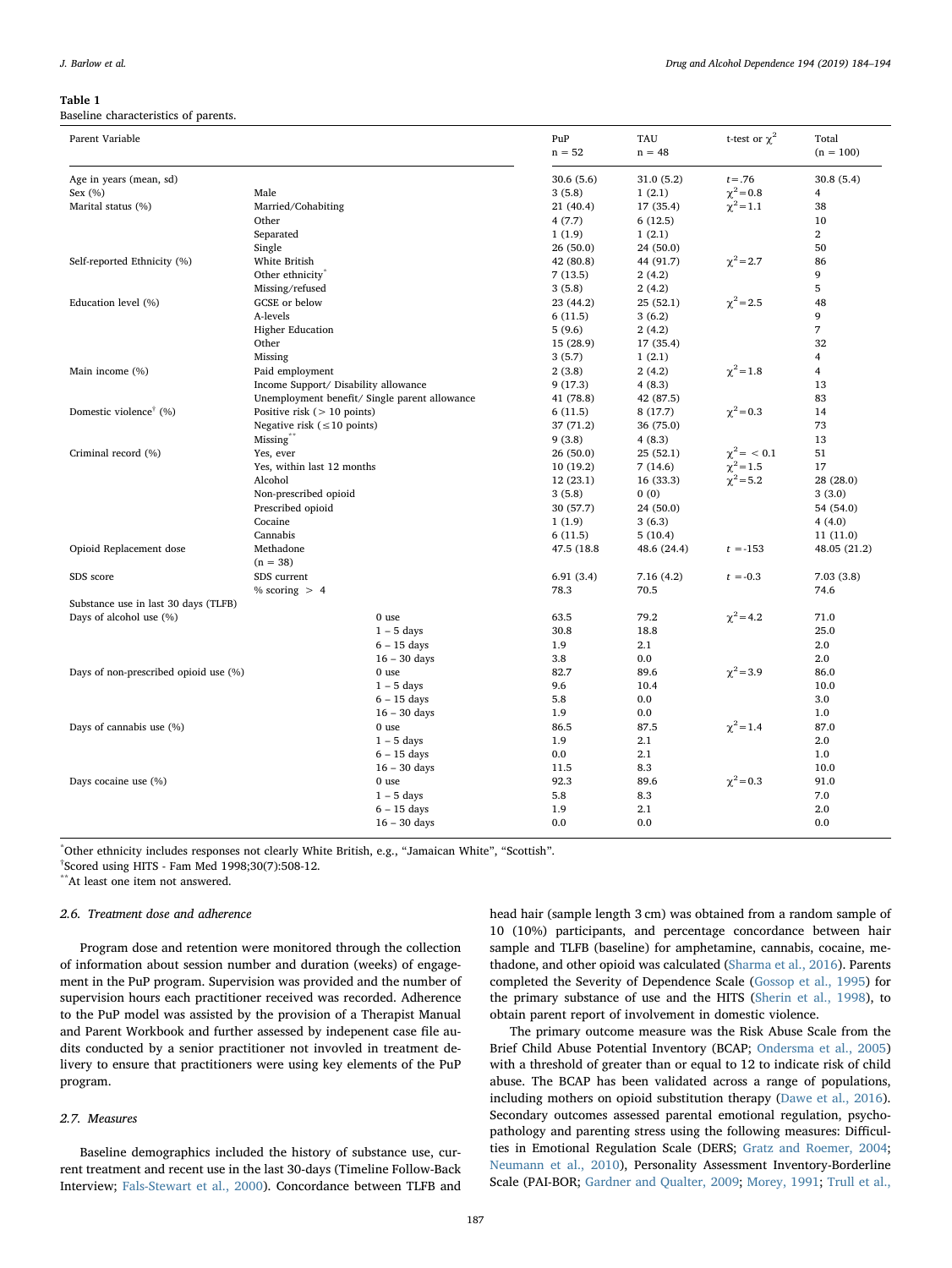#### Table 2

Baseline characteristics of children.

| Child Variable                                                | PuP<br>$(n = 52)$ | TAU<br>$(n = 48)$                    | t-test or $\gamma^2$        | Total<br>$(n = 100)$ |
|---------------------------------------------------------------|-------------------|--------------------------------------|-----------------------------|----------------------|
| Age in months (mean <sup>1</sup> , sd)<br>Sex                 | 9.8 (878)         | 8.6(9.7)                             | $t = 0.7$                   | 9.2(9.1)             |
| Female                                                        | 21 (40.4)         | 18 (37.5) $\gamma^2 = 1.1$           |                             | 39                   |
| Male                                                          | 30 (57.7)         | 30(62.5)                             |                             | 60                   |
| Missing                                                       | 1(1.9)            | 0(0)                                 |                             | 1                    |
| Child lives with:                                             |                   |                                      |                             |                      |
| Mother                                                        | 50 (96.2)         | 42 (87.5) $\gamma^2 = 2.5$           |                             | 92                   |
| Not with Mother                                               | 2(3.8)            | 6(1254)                              |                             | 8                    |
| Has siblings - Yes (n, %)                                     | 43 (82.7)         | 36 (75.0) $\gamma^2 = 0.9$           |                             | 79                   |
| Child currently involved in                                   | 40 (80.0)         | 42 (87.5) $\gamma^2 = 1.0$           |                             | 82                   |
| child protection - Yes (n, %)                                 |                   |                                      |                             |                      |
| Child previously involved in                                  | 13 (26.5)         |                                      | 12 (25.0) $\gamma^2 = 0.03$ | 25                   |
| child protection - Yes (n, %)                                 |                   |                                      |                             |                      |
| Other children involved in child<br>protection - Yes $(n, %)$ |                   | 36 (72.0) 29 (61.7) $\gamma^2 = 1.2$ |                             | 65                   |

<sup>1</sup>One parent was still pregnant at baseline.

#### <span id="page-4-0"></span>Table 3

BCAP scores by group at assessment; 6 months and 12 months.

| Time point        | Value                     | PuP       | TAU       |
|-------------------|---------------------------|-----------|-----------|
| Baseline          | Score (mean, sd)          | 9.3(5.6)  | 8.8(5.7)  |
|                   | Positive for abuse        | 19 (36.5) | 17 (35.4) |
|                   | $(n, %$ valid)            |           |           |
|                   | No. valid (n, % of group) | 52 (100)  | 48 (100)  |
| Post intervention | Score (mean, sd)          | 7.0(5.7)  | 8.8(6.4)  |
|                   | Positive for abuse        | 9(21.4)   | 18 (41.9) |
|                   | (n. % valid)              |           |           |
|                   | No. valid                 | 42 (80.8) | 43 (89.6) |
|                   | (n, % of group)           |           |           |
| Final follow up   | Score (mean, sd)          | 7.3(5.8)  | 9.8(5.7)  |
|                   | Positive for abuse        | 8(22.2)   | 16(41.0)  |
|                   | $(n, %$ valid $)$         |           |           |
|                   | No. valid                 | 36 (69.2) | 39 (81.8) |
|                   | (n, % of group)           |           |           |

[2006\)](#page-10-32), the Depression, Anxiety and Stress Scale (DASS; [Lovibond and](#page-10-33) [Lovibond, 1995aa](#page-10-33), [1995](#page-10-34)b), and the Parenting Stress Index short form (PSI-SF; [Abidin, 1995\)](#page-9-2). Infant outcomes were measured using the Brief Infant and Toddler Socio-emotional Adjustment Scale (BITSEA; [Briggs-](#page-9-3)[Gowan et al., 2004](#page-9-3)) for infants aged 12 – 36-months. Parent-infant/ toddler interaction was assessed using the CARE-Index [\(Crittenden,](#page-10-35) [2006\)](#page-10-35).

#### 2.8. Statistical analyses and power calculation

Sample size was based on effect sizes obtained in [Dawe and Harnett](#page-10-14) [\(2007\)](#page-10-14) using the Child Abuse Potential Inventory (CAPI; [Milner, 1986\)](#page-10-36) where an effect size (ES) of 0.92 was obtained. As the current study was conducted as an effectiveness study, a smaller effect size was expected ([Marchand et al., 2011\)](#page-10-19). Hence, to detect an effect size (ES) of approximately 0.5 at 80% power and 5% significance, 54 parents would be required in each arm, and 57 in each arm allowing for dropout in the region of 5% (a total of 114 parents). Recruitment was slower than anticipated and was closed at 100 parents. With the smaller than anticipated sample and an observed loss to follow up of 10%, calculations estimated 70% power for an ES of 0.5 or 80% power at an ES of 0.55.

All analyses were undertaken using Statistical Package for the Social Sciences, SPSS version 22.0 and R. To adjust for loss to follow-up, data were multiply imputed ([van Buuren and Groothuis-Oudshoorn, 2011\)](#page-10-37) for the primary outcome measure (BCAP). Both intent-to-treat and perprotocol analyses were conducted given the smaller sample size and an attrition rate that exceeded 20% [\(Nich and Carroll, 2002;](#page-10-38) [ICH](#page-10-39) [Harmonised Tripartite Guidelines, 1998](#page-10-39)). The intent-to-treat analysis

conducted on total scales used multi-level modeling (MLM; [Bates et al.,](#page-9-4) [2015\)](#page-9-4) of outcomes for each participant with allocation group and follow-up point treated as fixed effects and a random effect added for each participant. P-values were calculated using the Satterthwaite approximation of the F-distribution. The per-protocol analyses were conducted on total scales using repeated measures Analysis of Variance on cases receiving three or more sessions and retained in the study to 12-months.

To establish if changes for the BCAP outcome were clinically meaningful, the Reliable Change Index (RCI; [Jacobson and Truax,](#page-10-40) [1991\)](#page-10-40) was calculated for each parent from baseline to 12-months. An individual score was determined to be clinically significant if the RCI index was greater than 1.96 and subsequently classified as improved/ recovered, no change or deteriorated. Change in clinical risk status was also calculated with positive risk abuse set at greater than or equal to 12 ([Ondersma et al., 2005\)](#page-10-26).

## 2.9. Economic evaluation

A within-trial economic evaluation was conducted from the recommended UK NHS and personal social services perspective [\(National](#page-10-41) [Institute for Health and Care Excellence, 2013\)](#page-10-41). This involved the identification, measurement and valuation of costs and consequences in both trial arms over the trial time horizon to estimate the additional costs and benefits associated with the PuP program and synthesizing those estimates within cost-effectiveness ratios. Program costs were estimated primarily by PuP practitioners completing detailed weekly activity logs outlining the number, type and duration of contacts with families, and with professionals that provided supervision or support, and associated administrative activities, and the type and cost of consumables and other PuP-related expenses. Broader resource utilization was captured through interviewer-administered questionnaires completed at baseline and at each follow-up point and provided profiles of hospital and community health and social services received by each parent-child dyad. Information was also collected regarding the use of legal services and costs borne directly by parents. Unit costs (£, 2016 prices) were collected from national sources in accordance with guidelines and attached to resource inputs. The EuroQol EQ-5D-5 l ([Herdman et al., 2011\)](#page-10-42) health-related quality of life questionnaire was completed by parents at baseline and at each follow-up point; responses were used to estimate quality-adjusted life year (QALY) profiles for each parent, calculated as area under the baseline-adjusted utility curve, assuming linear interpolation between utility measurements. Cost-effectiveness results are reported as incremental cost-effectiveness ratios (ICERs), calculated as the difference in mean costs divided by the difference in mean outcomes (QALYs or BCAP) between the trial comparators. Bootstrapped bivariate regression was used to model within-trial incremental changes in costs and QALYs, with multiple imputed models summarized using Rubin's rule ([Rubin, 2004](#page-10-43)). Costeffectiveness acceptability curves (CEACs) showing the probability that the PuP program is cost-effective relative to TAU across a range of costeffectiveness thresholds were also generated, based on the proportion of bootstrap replicates with positive incremental net benefits. Several sensitivity analyses were undertaken as follows: (1) adopting a wider societal perspective; (2) restricting the analyses to complete cases; and (3) recalculating the average cost per PuP session by applying either: (i) the highest mean cost per session estimated across all sites; or (ii) the lowest mean cost per session estimated across all sites.

## 3. Results

#### 3.1. Participant characteristics

There were no significant differences in baseline characteristics of parents allocated to the two groups. The majority of parents were mothers (96%), with a mean age of 30.8 years. [Tables 1 and 2](#page-3-0) present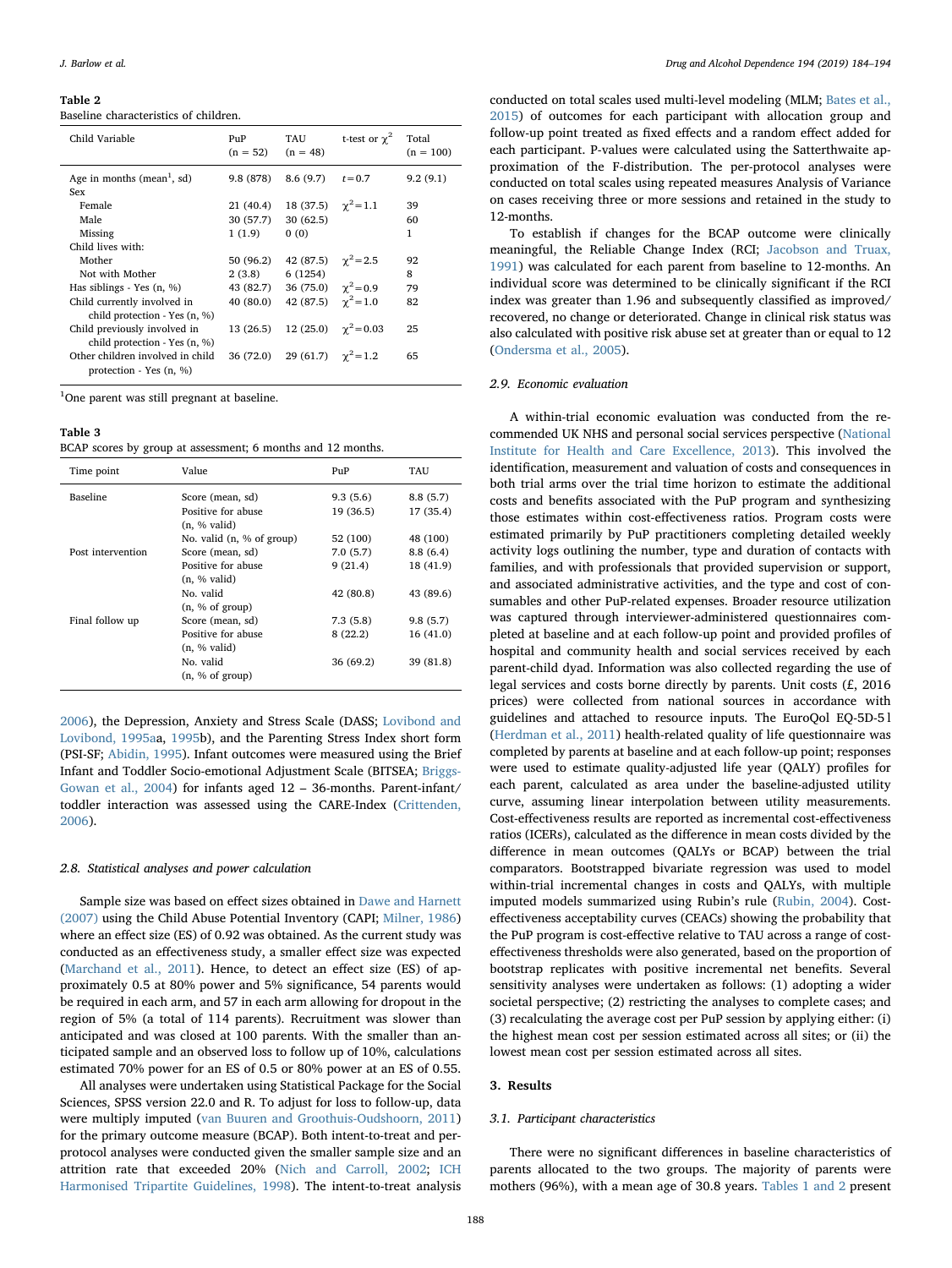#### J. Barlow et al. *Drug and Alcohol Dependence 194 (2019) 184–194*

#### <span id="page-5-0"></span>Table 4

MLM of total scores over time by group with interaction.

| Variable                                |                                 | Estimate | Lower<br>95% CI | Upper<br>95% CI | $p$ -value |
|-----------------------------------------|---------------------------------|----------|-----------------|-----------------|------------|
| <b>BCAP</b>                             |                                 |          |                 |                 |            |
| Allocation group<br>$(Reference = PuP)$ | <b>TAU</b>                      | $-0.5$   | $-2.7$          | 1.8             | 0.13       |
| <b>Time Point</b>                       | Post intervention               | $-2.5$   | $-4.2$          | $-0.7$          |            |
|                                         | Final follow up                 | $-2.2$   | $-4.2$          | $-0.3$          |            |
| Interaction effect                      | TAU $\times$ Post intervention  | 2.5      | 0.3             | 5.0             | $0.03*$    |
|                                         | TAU $\times$ final follow up    | 3.3      | 0.7             | 5.9             |            |
| <b>DERS</b>                             |                                 |          |                 |                 |            |
| Allocation group<br>$(Reference = PuP)$ | <b>TAU</b>                      | $-1.3$   | $-11.4$         | 8.8             | 0.05       |
|                                         | Post intervention               | $-12.5$  | $-19.7$         | $-5.3$          | 0.16       |
|                                         | Final follow up                 | $-10.1$  | $-17.7$         | $-2.4$          |            |
| Interaction effect                      | $TAIJ \times Post$ intervention | 15.2     | 5.0             | 25.3            | $.005*$    |
|                                         | TAU x final follow up           | 14.5     | 3.8             | 25.1            |            |
| <b>DASS Total</b>                       |                                 |          |                 |                 |            |
| Allocation group<br>$(Reference = PuP)$ | <b>TAU</b>                      | 1.2      | $-11.0$         | 13.2            | 0.09       |
|                                         | Post intervention               | $-9.3$   | $-18.1$         | $-0.5$          | 0.18       |
|                                         | Final follow up                 | $-10.6$  | $-19.0$         | $-2.2$          |            |
| Interaction effect                      | TAU $\times$ Post intervention  | 13.6     | 1.3             | 25.9            | 0.07       |
|                                         | TAU x final follow up           | 10.0     | $-1.8$          | 21.8            |            |
| PSI Total                               |                                 |          |                 |                 |            |
| Allocation group<br>$(Reference = PuP)$ | TAU                             | $-2.3$   | $-12.0$         | 7.3             | 0.31       |
|                                         | Post intervention               | 3.5      | $-5.6$          | 12.7            | 0.45       |
|                                         | Final follow up                 | 4.7      | $-4.9$          | 14.4            |            |
| Interaction effect                      | $TAIJ \times Post$ intervention | 3.5      | $-5.6$          | 12.7            | 0.68       |
|                                         | TAU x final follow up           |          |                 |                 |            |
| PAI BOR Total                           |                                 |          |                 |                 |            |
| Allocation group<br>$(Reference = PuP)$ | <b>TAU</b>                      | 0.3      | $-4.3$          | 4.8             | 0.11       |
|                                         | Post intervention               | $-4.0$   | $-7.4$          | $-0.6$          | 0.22       |
|                                         | Final follow up                 | $-2.9$   | $-6.5$          | 0.6             |            |
| Interaction effect                      | TAU $\times$ Post intervention  | 3.9      | $-0.9$          | 8.6             | 0.13       |
|                                         | TAU x final follow up           | 4.7      | $-0.3$          | 9.7             |            |

## <span id="page-5-1"></span>Table 5

Per protocol analysis of parents receiving PuP ( $n = 36$ ) and TAU ( $n = 39$ ).

| Measure        | Group | Baseline    | Post        | Follow-up   | Group x Time interaction F value<br>$(\eta_p^2)^1$ | <b>Planned Contrasts</b><br>paired t-test; $t$<br>(cohen's $d$ ) <sup>2</sup> |                |                                    |
|----------------|-------|-------------|-------------|-------------|----------------------------------------------------|-------------------------------------------------------------------------------|----------------|------------------------------------|
|                |       | Mean (SD)   | Mean (SD)   | Mean (SD)   |                                                    | Baseline vs<br>6 months                                                       | 6 vs 12 months | Baseline<br><b>VS</b><br>12 months |
| <b>BACP</b>    | PUP   | 10.2(5.6)   | 6.4(5.5)    | 7.3(5.8)    | $6.85**$ (0.09)                                    | $2.43^{\degree}$ (0.69)                                                       | $-1.21(0.16)$  | $2.54^* (0.51)$                    |
|                | TAU   | 8.4(5.6)    | 8.8(6.5)    | 9.8(5.7)    |                                                    | $-0.09(0.07)$                                                                 | $-1.16(0.16)$  | $-1.57(0.24)$                      |
| <b>DERS</b>    | PUP   | 91.5(30.8)  | 74.3 (24.9) | 78.5 (26.6) | $6.77**$ (0.09)                                    | $3.50**$ (0.69)                                                               | $-1.35(0.16)$  | $2.84^{\circ}$ (0.45)              |
|                | TAU   | 86.1 (28.0) | 87.8 (25.8) | 90.2(22.3)  |                                                    | $-0.63(0.06)$                                                                 | $-0.68(0.10)$  | $-1.00(0.16)$                      |
| DASS-42        | PUP   | 36.6 (33.2) | 19.8(25.1)  | 24.4 (29.9) | $4.83^{\circ}$ (0.06)                              | 1.99 ( $p = .05$ ) (0.57)                                                     | $-1.37(0.17)$  | $2.18^* (0.39)$                    |
|                | TAU   | 34.3 (32.2) | 34.4 (32.3) | 39.2 (31.4) |                                                    | 0.06(0.00)                                                                    | $-1.27(0.15)$  | $-1.05(0.15)$                      |
| PSI Total      | PUP   | 74.4 (24.3) | 61.9(20.7)  | 61.6(19.3)  | 2.84; $p = .06(0.04)$                              | $3.50$ ** $(0.55)$                                                            | 0.07(0.02)     | $3.07**$ (0.58)                    |
|                | TAU   | 70.9 (20.9) | 68.4 (21.2) | 68.3 (23.3) |                                                    | 0.98(0.12)                                                                    | $-0.18(0.00)$  | 0.77(0.12)                         |
| <b>PAI-BOR</b> | PUP   | 33.5 (15.7) | 25.3(12.3)  | 28.4 (14.9) | $4.57^{\degree}$ (0.06)                            | $2.97**$ (0.58)                                                               | $-1.64(0.23)$  | $2.31^{\degree}$ (0.33)            |
|                | TAU   | 33.3 (13.2) | 32.9 (12.9) | 34.6 (11.3) |                                                    | 0.36(0.03)                                                                    | $-0.92(0.14)$  | $-0.63(0.11)$                      |

 $p^*$   $>$  .05;  $*$  $p$   $<$  .01;  $*$  $*$  $p$   $<$  .001;  $\eta_p^2$  = partial eta squared; BCAP = Brief Child Abuse Potential Inventory; PSI = Parenting Stress Index; DERS = Difficulties in Emotion Regulation Scale; PAI-BOR = Personality Assessment Inventory-Borderline; DASS = Depression, Anxiety and Stress Scale.

<sup>1</sup> Effect size  $(\eta_p^2)$  interpreted as: small - 0.01; medium - 0.06; large - 0.14.

 $^{\rm 2}$  Effect size (cohen's d) interpreted as: small - 0.2; medium - 0.5; large - 0.8.

data on demographic and substance use measures. There was high concordance between hair sample toxicology and TLFB for amphetamines, benzodiazepines, cannabis, cocaine and non-prescribed opioids (100% – 70%). However, there was low concordance for methadone (50%) with a high rate of over-reporting by participants.

#### 3.2. Program dose, retention and fidelity

The mean number of days of engagement in the PuP program from date of consent was  $122$  (SD = 122); the mean number of sessions delivered was  $11.1$  (SD = 8.19). Sixty-eight percent of parents completed six or more sessions. The mean number of supervision hours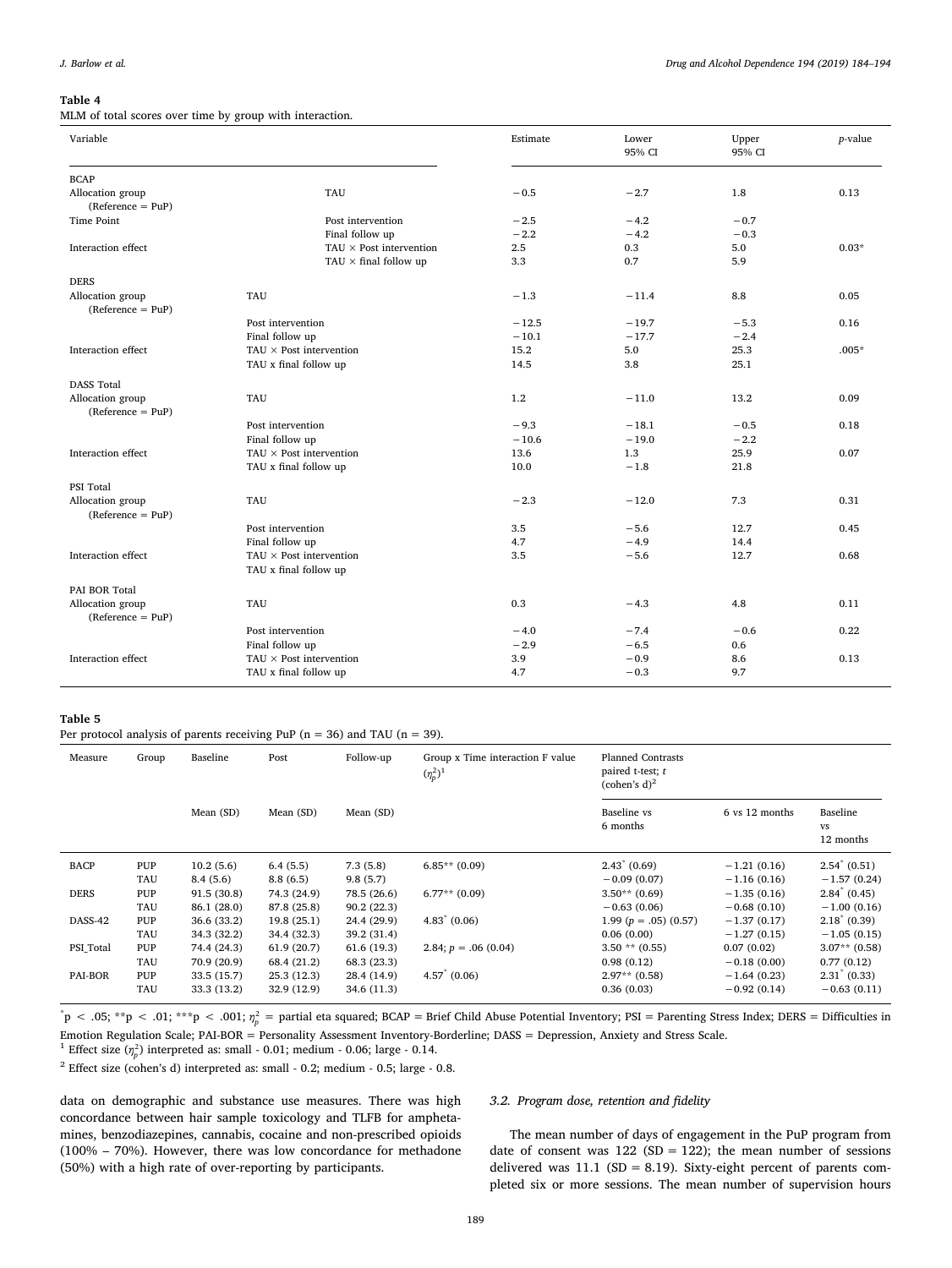#### <span id="page-6-0"></span>Table 6

Clinically significant improvement and deterioration using Reliable Change Index from baseline to 12 months.

|           | $RC +$             |              | $RC-$      |
|-----------|--------------------|--------------|------------|
|           | Recovered/Improved | Deteriorated | No change  |
| $P_{11}P$ | 11 (30.6%)         | $1(2.8\%)$   | 24 (66.7%) |
| TAU       | $4(10.3\%)$        | $7(17.9\%)$  | 28 (71.8%) |

TAU Treatment as usual;  $p < .02$ .

recorded for 14 practitioners was  $55 (SD = 11.57)$  hours.

#### 3.3. Statistical and clinical change on BCAP

As shown in [Table 3,](#page-4-0) there was a decrease in BCAP scores for those receiving the PuP program from baseline to 12-month follow-up (9.3 to 7.3) with an increase in scores for those receiving TAU (8.8 to 9.8). Notably, 41% of those receiving TAU scored above the cut point for Abuse Risk compared to 22% in the PuP program at the 12-month follow-up. The intent-to-treat analysis found no significant impact on BCAP scores by group or time. However, there was a significant time by group interaction in which parents receiving PuP showed a decrease and parents in the TAU group showed an increase in BCAP scores  $(p < .03;$  [Table 4](#page-5-0)). The per-protocol analysis found similar results with a significant time by group interaction and planned contrasts indicating a reduction in BCAP scores at 6 and 12-months for those receiving the PuP program ( $p < .01$ ; medium effect size; [Table 5](#page-5-1)). There was a clinically significant increase in the proportion of parents who had recovered/improved and fewer who deteriorated in the PuP group compared with those in TAU ( $p < 0.02$ ; [Table 6\)](#page-6-0).

## 3.4. Analysis of change on secondary outcomes relating to parental emotion regulation, mood and parenting stress and child outcome

The intent-to-treat analysis found a significant interaction on emotional regulation with a significant improvement for those parents receiving the PuP program compared to those receiving TAU ( $p < .005$ ). There was a trend towards a significant improvement in measures of depression, anxiety and stress ( $p = .07$ ). There were no significant differences in the two groups on measures of borderline psychopathology or parenting stress ([Table 5\)](#page-5-1). A subsample of parents completed the BITSEA as many children were less than 12-months of age and thus not within the age range for this measure. The per-protocol analysis ([Table 5\)](#page-5-1) found significant improvements on four of the five secondary measures for those receiving the PuP program from baseline to post-treatment (i.e., 6-months) and from baseline to final follow-up (12-months). While there were changes in parenting stress, this interaction did not reach statistical significance ( $p = .06$ ). There were no significant differences between the PuP group and TAU in children classified as at risk on either problem scores or competence of the BITSEA. The CARE-Index was coded on a subsample (PuP group  $= 21$ ;  $TAU = 19$ ) when children were present at the post-treatment interview. There were no differences between the groups (Supplementary Tables 1 and 2).

## 3.5. Economic evaluation

The mean (SE) total NHS and personal social service costs, inclusive of the cost of the PUP program, were £18,931 (£2443) for those receiving the PuP program compared to £16,451 (£2241) for those receiving TAU, in parents with complete data, generating a mean cost difference of £2480 (bootstrap 95% CI: -3906; £9156;  $p = 0.457$ ). The incremental cost-effectiveness of the PUP program, following multiple imputation and bivariate seemingly unrelated regression of costs and outcomes, is shown in [Table 7 and Tables 8.](#page-7-0) The mean incremental costeffectiveness of the PUP program was estimated at £34,095 per QALY gained ([Table 7](#page-7-0)) (If decision-makers are willing to pay £20,000 for an additional QALY, the probability that the program is cost-effective is approximately 26.7%, increasing to 34.6% at a £30,000 cost-effectiveness threshold, a result that remained robust to sensitivity analyses. When the BCAP measure was considered, the mean incremental costeffectiveness of the PUP program was estimated at £1004 per unit improvement in the BCAP [\(Table 8](#page-8-0)). The probability that the program is cost-effective is approximately 51.8% if decision-makers are willing to pay £1000 for a unit improvement in the BCAP, increasing to 98.0% at a £20,000 cost-effectiveness threshold for this measure.

#### 4. Discussion

The results of this pragmatic randomized controlled trial add to a growing literature evaluating the effectiveness and cost-effectiveness of parenting interventions in families who have a range of factors associated with child abuse and neglect. The findings from the present study provide converging evidence of improvements across primary and many secondary outcomes. Significant gains were found in child abuse potential in the PuP program while those receiving TAU showed deterioration at 12-months across both intent-to-treatment and per-protocol analyses. The RCI showed significant differences across the two groups: 30% of parents receiving the PuP program showed improvement compared to 10% receiving TAU; 3% of those receiving the PuP program showed significant deterioration compared to 18% in TAU. Comparison with the earlier trial of the PuP program [\(Dawe and](#page-10-14) [Harnett, 2007](#page-10-14)) showed a marked similarity in findings: 31% of parents receiving the PuP program showed improvement compared to none receiving standard care; conversely there were no parents who showed deterioration in parents receiving the PuP program compared to 36% receiving standard care. The deterioration in the TAU group raises ongoing concerns about the future of the children in these families.

A range of measures was used to ascertain if differences in parental emotional regulation were found in parents who received the PuP program as this is proposed to be the key mechanism of change underpinning the PuP program [\(Barlow et al., 2013](#page-9-5); [Harnett and Dawe,](#page-10-44) [2012\)](#page-10-44). Parents receiving the PuP program showed significant improvements in emotional regulation that measured constructs such as engagement in goal-directed behaviors, impulse control and emotional awareness for both the intent-to-treat analysis and the per-protocol analysis. There were also substantial and significant improvements on measures of mood and borderline psychopathology in the per-protocol analyses.

These results are consistent with accumulating evidence that parenting programs need to include an explict focus on the psychological well-being of the parent when there is comorbid psychopathology and parental substance misuse. The impact of the MIO program [\(Suchman](#page-10-9) et [al., 2017\)](#page-10-9) on the sensitivity and reciprocity of mothers towards their infants was attributed, in part, to the observation that the program, delivered concomitantly with addiction treatment, addressed parental emotion regulation challenges. Similarly, the Engaging Moms Program ([Dakof et al., 2010\)](#page-10-7) included strategies to engage emotional and practical support from the mother's family to assist the mother's capacity to cope with environmental adversities.

The results of the within-trial economic evaluation require careful interpretation. The estimated ICER of £34,095 per additional QALY translates into probabilities of cost-effectiveness for the PUP program of 26.7% and 34.6% at cost-effectiveness thresholds for an additional QALY of £20,000 and £30,000, respectively [\(National Institute for](#page-10-41) [Health and Care Excellence, 2013\)](#page-10-41). Although recommended for costeffectiveness-based decision-making in the UK, our approach to QALY measurement focused on parental health-related quality of life outcomes and therefore is unlikely to have captured preferences for reductions in child abuse potential or improvements in infant social and emotional adjustment or parent-toddler interaction. When the BCAP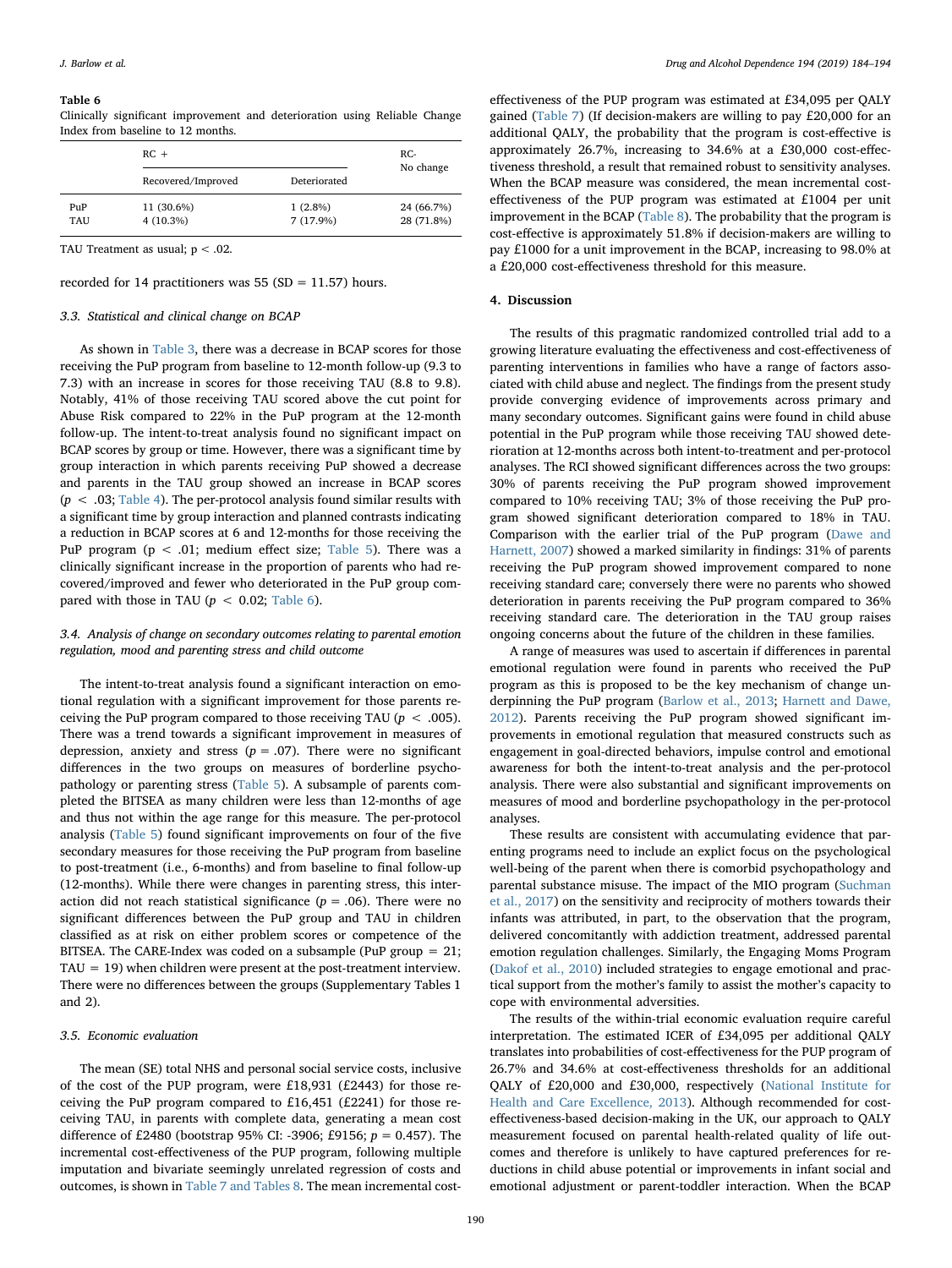<span id="page-7-0"></span>

| money the case finite fire means come come                                    |                        |                             |                         |                             |                                                            |                                          |             |                                             |                                             |                                             |
|-------------------------------------------------------------------------------|------------------------|-----------------------------|-------------------------|-----------------------------|------------------------------------------------------------|------------------------------------------|-------------|---------------------------------------------|---------------------------------------------|---------------------------------------------|
|                                                                               | PuP                    |                             | TAU                     |                             |                                                            |                                          |             |                                             |                                             |                                             |
| QALY <sub>s</sub>                                                             | Mean cost Mean<br>(SE) | Mean effect<br>Mean<br>(SE) | Mean cost Mean<br>(SE)  | Mean effect<br>Mean<br>(SE) | Incremental cost<br>$(95%$ CI                              | Incremental effect<br>(95% CI)           | <b>ICER</b> | Probability cost-<br>effective <sup>1</sup> | Probability cost-<br>effective <sup>2</sup> | Probability cost-<br>effective <sup>3</sup> |
| NHS & PSS perspective<br>1) Base case <sup>†*</sup>                           | 12548.15<br>(1589.51)  | (0.020)<br>0.887            | (1655.34)<br>10,161.51  | (0.020)<br>0.817            | $(-1865.12, 6638.39)$<br>2386.64                           | (0.012, 0.128)<br>0.07                   | 34094.86    | 0.22                                        | 0.268                                       | 0.346                                       |
| Societal perspective                                                          | 17747.99<br>(2060.5)   | $0.887$ $(0.020)$           | 13,809.13<br>(2145.83)  | (0.020)<br>0.817            | $(-1547.4, 9425.13)$<br>3938.87                            | (0.012, 0.128)<br>0.07                   | 56269.57    | 0.116                                       | 0.146                                       | 0.212                                       |
| NHS & PSS perspective<br>2) Completed case <sup>*</sup>                       | (2180.77)<br>18997.57  | (0.017)<br>0.902            | (2219.23)<br>17,373.1   | (0.0171)<br>0.813           | $(-4568.72, 7817.66)$<br>1624.47                           | (0.042, 0.137)<br>0.09                   | 18049.67    | 0.449                                       | 0.502                                       | 0.609                                       |
| Societal perspective                                                          | 24669.26<br>(2642.67)  | $0.902$<br>$(0.017)$        | 21, 442.59<br>(2689.28) | (0.0171)<br>0.813           | $(-4278.29, 10, 731.63)$<br>3226.672                       | (0.042, 0.137)<br>0.09                   | 35851.89    | 0.313                                       | 0.35                                        | 0.444                                       |
| 3) Highest PUP mean cost per<br>session†*                                     |                        |                             |                         |                             |                                                            |                                          |             |                                             |                                             |                                             |
| NHS & PSS perspective                                                         | 13394.56<br>(1603.49)  | (0.020)<br>0.887            | 10,156.28<br>(1669.89)  | (0.020)<br>0.817            | $(-1053.21, 7529.77)$<br>3238.28                           | (0.012, 0.128)<br>0.07                   | 46261.14    | 0.134                                       | 0.176                                       | 0.262                                       |
| Societal perspective                                                          | (2075.212)<br>18594.4  | (0.020)<br>0.887            | (2161.148)<br>13,803.89 | (0.020)<br>0.817            | $(-735.81, 10, 316.82)$<br>4790.51                         | (0.012, 0.128)<br>0.07                   | 68435.86    | 0.07                                        | 0.094                                       | 0.146                                       |
| 4) Lowest PUP mean cost per<br>NHS & PSS perspective<br>session <sup>†*</sup> | 10940.05<br>(1568.17)  | (0.020)<br>0.887            | 10,171.46<br>(1633.11)  | (0.020)<br>0.817            | 768.59                                                     | 0.07                                     | 10979.86    | 0.432                                       | 0.458                                       | 0.562                                       |
| Societal perspective                                                          | 16139.89<br>(2036.53)  | (0.020)<br>0.887            | 13,819.07<br>(2120.86)  | (0.020)<br>0.817            | $(-3421.587, 4958.77)$<br>$(-3100.09, 7741.73)$<br>2320.82 | (0.012, 0.128)<br>(0.012, 0.128)<br>0.07 | 33154.57    | 0.268                                       | 0.298                                       | 0.376                                       |
|                                                                               |                        |                             |                         |                             |                                                            |                                          |             |                                             |                                             |                                             |

Table 7<br>Base case and sensitivity analysis for cost-effectiveness based on QALY outcome; Seemingly Unrelated Regression. Base case and sensitivity analysis for cost-effectiveness based on QALY outcome; Seemingly Unrelated Regression.

†Imputed costs.

<sup>&#</sup>x27;imputed costs.<br>"Covariates adjusted- Baseline costs, Parents age, Site, Substance, Child gender, Child age, and intervention dummy.<br>"Cost effective threshold of £15,000'; <sup>2</sup> Cost effective threshold of £20,000; <sup>3</sup>Cost \*Covariates adjusted- Baseline costs, Parents age, Site, Substance, Child gender, Child age, and intervention dummy. ¹Cost effective threshold of £15,000′; ² Cost effective threshold of £20,000; ³Cost effective threshold of £30,000.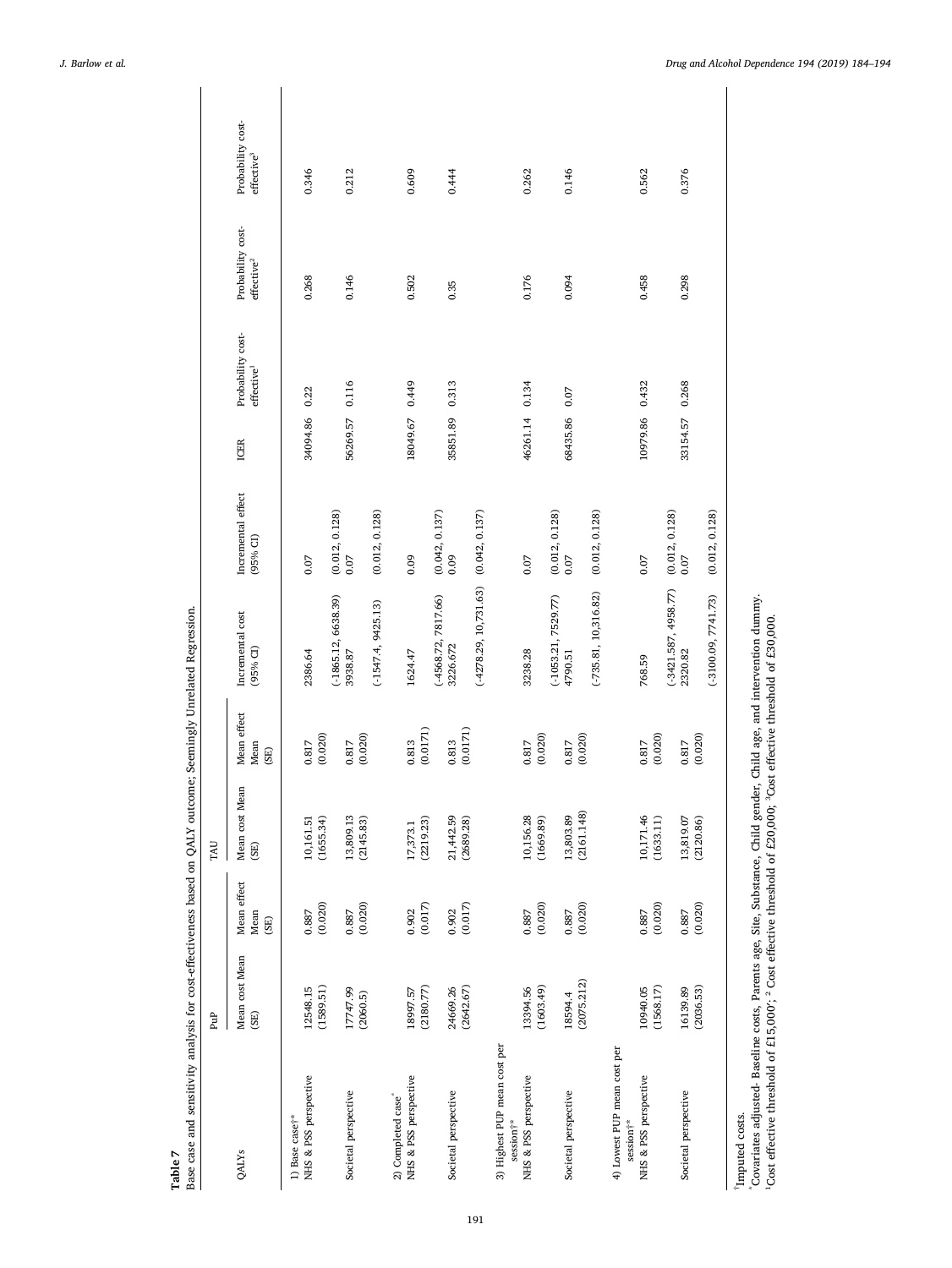<span id="page-8-0"></span>

| Base case and sensitivity analysis for cost-effectiveness based on BCAP outcome; Seemingly Unrelated Regression. |                       |                                                   |                         |                             |                                 |                                  |             |                                             |                                             |                                             |
|------------------------------------------------------------------------------------------------------------------|-----------------------|---------------------------------------------------|-------------------------|-----------------------------|---------------------------------|----------------------------------|-------------|---------------------------------------------|---------------------------------------------|---------------------------------------------|
|                                                                                                                  | PuP <sub></sub>       |                                                   | TAU                     |                             |                                 |                                  |             |                                             |                                             |                                             |
| <b>BCAP</b>                                                                                                      | Mean cost Mean(SE)    | Mean effect $^{\uparrow\uparrow}$<br>Mean<br>(SE) | cost Mean(SE)<br>Mean   | Mean effect<br>Mean<br>(SE) | Incremental cost<br>(95% CI)    | Incremental effect<br>$(95%$ CI) | <b>ICER</b> | Probability cost-<br>effective <sup>1</sup> | Probability cost-<br>effective <sup>2</sup> | Probability cost-<br>effective <sup>3</sup> |
| NHS & PSS perspective<br>1) Base case $^{\uparrow\star}$                                                         | 12548.15              | 1.585                                             | 10,161.51               | $-0.791$                    | 2386.64                         | 2.376                            | 1004.48     | 0.288                                       | 0.518                                       | 0.98                                        |
|                                                                                                                  | (1589.51)             | (0.838)                                           | (1655.34)               | (0.805)                     | $(-1865.12, 6638.39)$           | (0.026, 4.726)                   |             |                                             |                                             |                                             |
| Societal perspective                                                                                             | 17747.99<br>(2060.5)  | (0.838)<br>1.585                                  | 13,809.13<br>(2145.83)  | $-0.791$<br>(0.805)         | $(-1547.4, 9425.13)$<br>3938.87 | (0.026, 4.726)<br>2.376          | 1657.77     | 0.164                                       | 0.334                                       | 0.974                                       |
| 2)Completed case*                                                                                                |                       |                                                   |                         |                             |                                 |                                  |             |                                             |                                             |                                             |
| NHS & PSS perspective                                                                                            | 18997.57 (2180.77)    | (0.904)<br>1.567                                  | (2219.23)<br>17,373.1   | $-0.599$<br>(0.92)          | 1624.47                         | 2.166                            | 749.99      | 0.398                                       | 0.514                                       | 0.906                                       |
|                                                                                                                  |                       |                                                   |                         |                             | $(-4568.72, 7817.66)$           | $(-0.402, 4.734)$                |             |                                             |                                             |                                             |
| Societal perspective                                                                                             | (2642.67)<br>24669.26 | (0.904)<br>1.567                                  | 21,442.59 (2689.28)     | $-0.599$<br>(0.92)          | 3226.672                        | 2.166                            | 1489.69     | 0.282                                       | 0.364                                       | 0.876                                       |
|                                                                                                                  |                       |                                                   |                         |                             | 10,731.63)<br>(4278.29,         | $(-0.402, 4.734)$                |             |                                             |                                             |                                             |
| 3) Highest mean cost per<br>$\mathrm{session}^{\dagger*}$                                                        |                       |                                                   |                         |                             |                                 |                                  |             |                                             |                                             |                                             |
| NHS & PSS perspective                                                                                            | 13394.56              | (0.838)<br>1.585                                  | 10,156.28<br>(1669.89)  | $-0.791$                    | 3238.28                         | 2.376                            | 1362.91     | 0.192                                       | 0.394                                       | 0.978                                       |
|                                                                                                                  | (1603.49)             |                                                   |                         | (0.805)                     | $(-1053.214$<br>7529.77,)       | (0.026, 4.726)                   |             |                                             |                                             |                                             |
| Societal perspective                                                                                             | (2075.212)<br>18594.4 | (0.838)<br>1.585                                  | (2161.148)<br>13,803.89 | $-0.791$<br>(0.805)         | 4790.51                         | 2.376                            | 2016.21     | 0.09                                        | 0.244                                       | 0.974                                       |
|                                                                                                                  |                       |                                                   |                         |                             | 10,783.09)<br>$(-1202.07,$      | (0.026, 4.726)                   |             |                                             |                                             |                                             |
| 4) Lowest mean cost per<br>$\text{session}^{\dagger *}$                                                          |                       |                                                   |                         |                             |                                 |                                  |             |                                             |                                             |                                             |
| NHS & PSS perspective                                                                                            | 10940.05(1568.17)     | 1.585(0.838)                                      | 10,171.46(1633.11)      | $-0.791$<br>(0.805)         | 768.59                          | 2.376                            | 323.48      | 0.522                                       | 0.726                                       | 0.988                                       |
| Societal perspective                                                                                             | 16139.89(2036.53)     | 1.585(0.838)                                      | 9.07(2120.86)<br>13,81  | $-0.791$                    | $(-3759.82, 5297)$<br>2320.82   | (0.026, 4.726)<br>2.376          | 976.78      | 0.33                                        | 0.532                                       | 0.978                                       |
|                                                                                                                  |                       |                                                   |                         | (0.805)                     |                                 |                                  |             |                                             |                                             |                                             |
|                                                                                                                  |                       |                                                   |                         |                             | $(-3560.05, 8201.69)$           | (0.026, 4.726)                   |             |                                             |                                             |                                             |
| <sup>†</sup> Imputed costs.                                                                                      |                       |                                                   |                         |                             |                                 |                                  |             |                                             |                                             |                                             |

 $<sup>††</sup>$ The negative sign of BCAP score was inverted into positive to reflect the fact that a higher BCAP score indicates a worse outcome.</sup>

<sup>tr</sup>The negative sign of BCAP score was inverted into positive to reflect the fact that a higher BCAP score indicates a worse outcome.<br>"Covariates adjusted- Baseline costs, Parents age, Site, Substance, Child gender, Child \*Covariates adjusted- Baseline costs, Parents age, Site, Substance, Child gender, Child age, and intervention dummy.

<sup>1</sup> Cost effective threshold of £500. ² Cost effective threshold of £1000.

 $^1$  Cost effective threshold of E500.<br> $^2$  Cost effective threshold of £1000.<br> $^3$  Cost effective threshold of £20,000. ³ Cost effective threshold of £20,000.

 $\overline{\phantom{a}}$ 

Table 8

 $\overline{\phantom{a}}$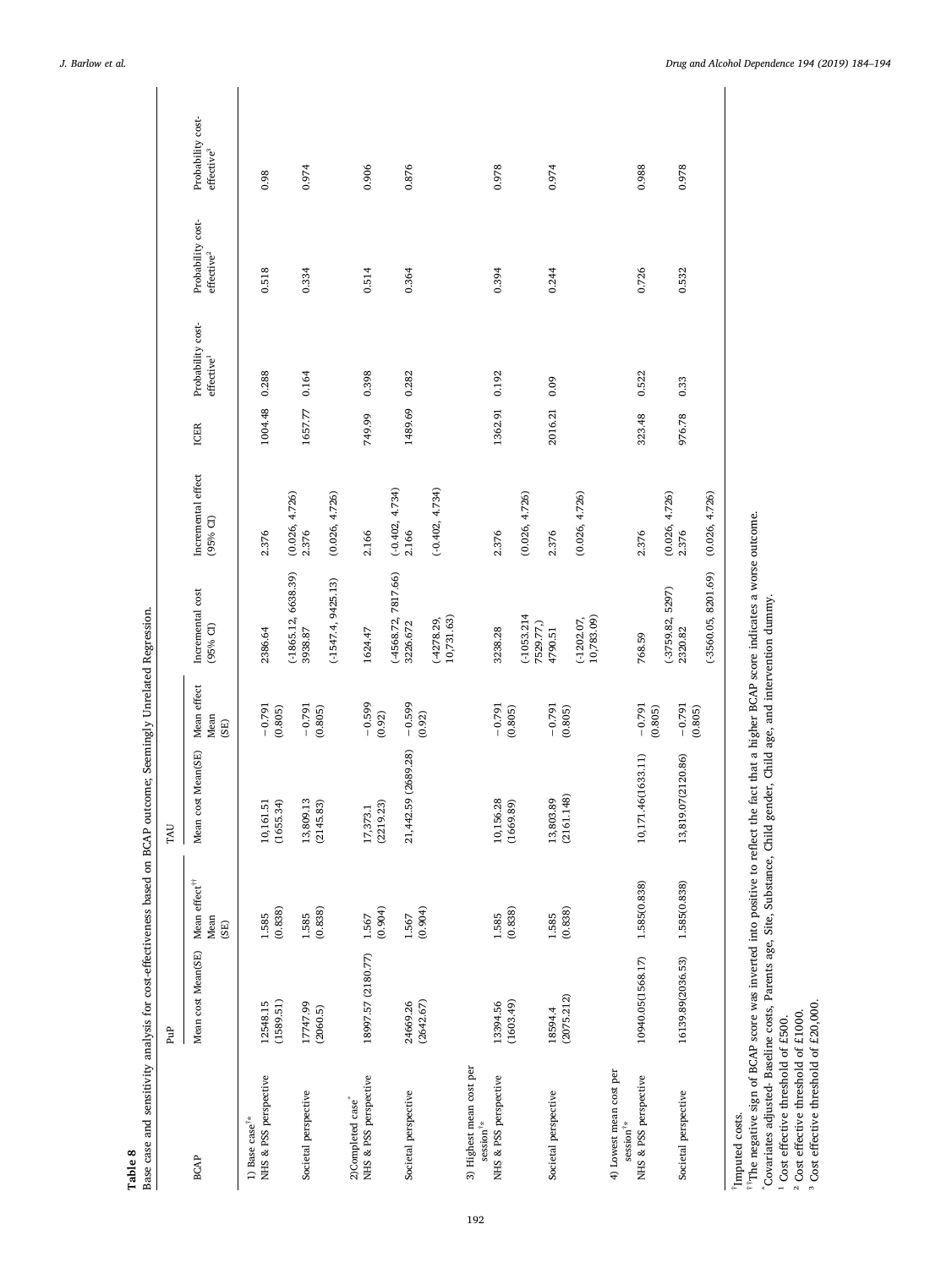measure was selected as the primary measure of consequence, the economic evaluation generated probabilities of cost-effectiveness as high as 98.0% depending on the value of the cost-effectiveness threshold for a unit improvement in the BCAP. A recent stated preference study estimated a general US population willingness to pay of \$175 for a 1 in 100,000 reduction in the risk of child maltreatmentrelated mortality [\(Corso et al., 2013](#page-10-45)). However, in the absence of empirical evidence from longitudinal studies exploring the relationship between unit changes in the BCAP and long-term risk of child maltreatment-related mortality, we are unable to use this or indeed any other external evidence to value societal preferences for the reduction in the BCAP score generated by the PUP program. Nonetheless, the probability that the program is cost-effective is approximately 51.8% if decision-makers are willing to pay £1000 for a unit improvement in the BCAP, increasing to 98.0% at a £20,000 cost-effectiveness threshold for this measure. This suggests that the PuP program is likely to be costeffective with relatively little investment as the economic value associated with the reduction in child abuse potential is likely to outweigh the relatively small increase in economic cost.

This pragmatic trial compared TAU with the PuP program delivered by practitioners to families engaged in substance misuse treatment services. There are a number of limitations that need to be considered. The first relates to the delivery of the PuP program. Practitioners received supervision, the program was detailed in a Therapist Manual and accompanying Parent Workbook and independent clinical file audits were conducted. However, the actual quality of the delivery of the intervention was not measured. This is typically undertaken in treatment studies by recording sessions and having ratings of adherence to treatment protocols independently rated. While there are challenges associated with recording during home visits, particularly for populations with substance misuse problems, future research could revisit this issue. Second, there was a range of community-based addiction services supporting parents. There is likely to be variability in the quality and nature of the treatment provided which, in turn, may have influenced outcomes. Finally, the primary outcome measure was the parent report of child abuse potential. While there is considerable evidence supporting the validity of this measure (see [Milner et al., 2017,](#page-10-46) for a review), administrative data from child protection records would have provided important additional information.

#### 4.1. Concluding comments

Like many randomized controlled trials, recruitment was slower and resulting group sizes smaller than anticipated [\(McDonald et al., 2006](#page-10-47)). Despite a range of recruitment-promoting activities, including close liaison with key practitioners who served as gatekeepers, there were ongoing concerns raised by referral agencies about conducting an RCT in which a potentially effective treatment was being withheld to a vulnerable population ([Borschmann et al., 2014\)](#page-9-6). In contrast, once recruited, there was a high acceptance rate by study participants in both arms of the trial. While a per-protocol analysis potentially overestimates treatment effects ([Nam and Toneatto, 2016](#page-10-48)), an intent-totreat analysis has been criticized for being too cautious and thus more susceptible to type II error [\(Fergusson et al., 2002](#page-10-49)). Conducting both is recommended given power and attrition considerations [\(ICH](#page-10-39) [Harmonised Tripartite Guidelines, 1998](#page-10-39)).

In conclusion, the current study was able to demonstrate both acceptability of the trial protocol to participants, high retention in a treatment protocol for those allocated to the PuP program and significant reduction in child abuse potential for those receiving the PuP program across a range of analytic strategies. Improvements in parental emotional regulation for those receiving the PuP program are also consistent with the proposed mechanism of change underlying the program logic.

#### Role of funding source

This study was funded by the National Society for the Prevention of Cruelty to Children (NSPCC; UK).

## Contributors

JB designed the study, was PI of the grant that funded this study, was the primary author and wrote the first draft of this manuscript. SD and PH provided guidance and advice on measures and supported the role out of the PuP program by assisting in the training and accreditation process for practitioners subsequently involved in the delivery of the PuP program. Both contributed to writing and refining the manuscript. SS was the independent research assistant who initially contributed to the design of the study and subsequently collected data, assisted with preliminary data entry and screening and supported the statistical analysis. HP was the primary trial statistician who undertook initial power calculations, coordinated randomization processes through the Clinical Trials Unit, Warwick University, ran the primary analyses and constructed the tables for presentation of data and led the writing of the results around data interpretation. SP and SW designed the health economics analysis, undertook this analysis and wrote the key sections of the manuscript describing and interpreting these results. We confirm that the manuscript has been read and approved by all authors and that the order of authors has been approved by all of us.

## Conflict of interest

PH and SD are the developers of the PuP program. Findings from this study contribute to the evidence base for the PuP program. The program is owned and disseminated by Griffith University with a nonexclusive license granted to the University of Queensland. Proceeds from dissemination are distributed in accordance with Griffith University policy with five per cent of training fees paid the University of Queensland. Surplus funds from training contracts are used to support research activities associated with the PuP program. The remaining authors have no conflicts of interest to disclose.

Clinical trial registration details: International Standard Randomized Controlled Trial Number Register: ISRCTN47282925; protocol published at: [https://www.ncbi.nlm.nih.gov/pubmed/](https://www.ncbi.nlm.nih.gov/pubmed/23841920) [23841920](https://www.ncbi.nlm.nih.gov/pubmed/23841920).

#### Appendix A. Supplementary data

Supplementary material related to this article can be found, in the online version, at doi[:https://doi.org/10.1016/j.drugalcdep.2018.08.](https://doi.org/10.1016/j.drugalcdep.2018.08.044) [044](https://doi.org/10.1016/j.drugalcdep.2018.08.044).

#### References

- <span id="page-9-2"></span>[Abidin, R.R., 1995. Parenting stress index. Professional Manual, third ed. Psychological](http://refhub.elsevier.com/S0376-8716(18)30771-3/sbref0005) [Assessment Resources, Odessa, FL.](http://refhub.elsevier.com/S0376-8716(18)30771-3/sbref0005)
- <span id="page-9-5"></span>[Barlow, J., Sembi, S., Gardner, F., Macdonald, G., Petrou, S., Parsons, H., Harnett, P.H.,](http://refhub.elsevier.com/S0376-8716(18)30771-3/sbref0010) [Dawe, S., 2013. An evaluation of the parents under pressure programme: a study](http://refhub.elsevier.com/S0376-8716(18)30771-3/sbref0010) [protocol for an RCT into its clinical and cost e](http://refhub.elsevier.com/S0376-8716(18)30771-3/sbref0010)ffectiveness. Trials 14, 210.
- <span id="page-9-1"></span>Barlow, J., Dawe, S., Coe, C., Harnett, P., Newbold, C., 2016. OxPUP: An evidence-based, pre- birth assessment pathway for vulnerable, pregnant women. Br. J. Social Work 46 (4), 960–973. <https://doi.org/10.1093/bjsw/bcu150>.
- <span id="page-9-4"></span>[Bates, D., Mächler, M., Bolker, B., Walker, S., 2015. Fitting linear mixed-e](http://refhub.elsevier.com/S0376-8716(18)30771-3/sbref0020)ffects models [using lme4. J. Stat. Softw. 67, 1](http://refhub.elsevier.com/S0376-8716(18)30771-3/sbref0020)–48.
- <span id="page-9-0"></span>[Berlin, L.J., Shanahan, M., Appleyard Carmody, K., 2014. Promoting supportive parenting](http://refhub.elsevier.com/S0376-8716(18)30771-3/sbref0025) [in new mothers with substance-use problems: a pilot randomized trial of residential](http://refhub.elsevier.com/S0376-8716(18)30771-3/sbref0025) [treatment plus an attachment-based parenting program. Infant Ment. Health J. 35,](http://refhub.elsevier.com/S0376-8716(18)30771-3/sbref0025) 81–[85](http://refhub.elsevier.com/S0376-8716(18)30771-3/sbref0025).
- <span id="page-9-6"></span>[Borschmann, R., Patterson, S., Poovendran, D., Wilson, D., Weaver, T., 2014. In](http://refhub.elsevier.com/S0376-8716(18)30771-3/sbref0030)fluences [on recruitment to randomised controlled trials in mental health settings in England, a](http://refhub.elsevier.com/S0376-8716(18)30771-3/sbref0030) [national cross-sectional survey of researchers working for the Mental Health Research](http://refhub.elsevier.com/S0376-8716(18)30771-3/sbref0030) [Network. BMC Med. Res. Methodol. 14, 23](http://refhub.elsevier.com/S0376-8716(18)30771-3/sbref0030).
- <span id="page-9-3"></span>[Briggs-Gowan, M.J., Carter, A.S., Irwin, J.R., Wachtel, K., Cicchetti, D.V., 2004. The Brief](http://refhub.elsevier.com/S0376-8716(18)30771-3/sbref0035) [Infant-Toddler Social and Emotional Assessment, screening for social-emotional](http://refhub.elsevier.com/S0376-8716(18)30771-3/sbref0035)